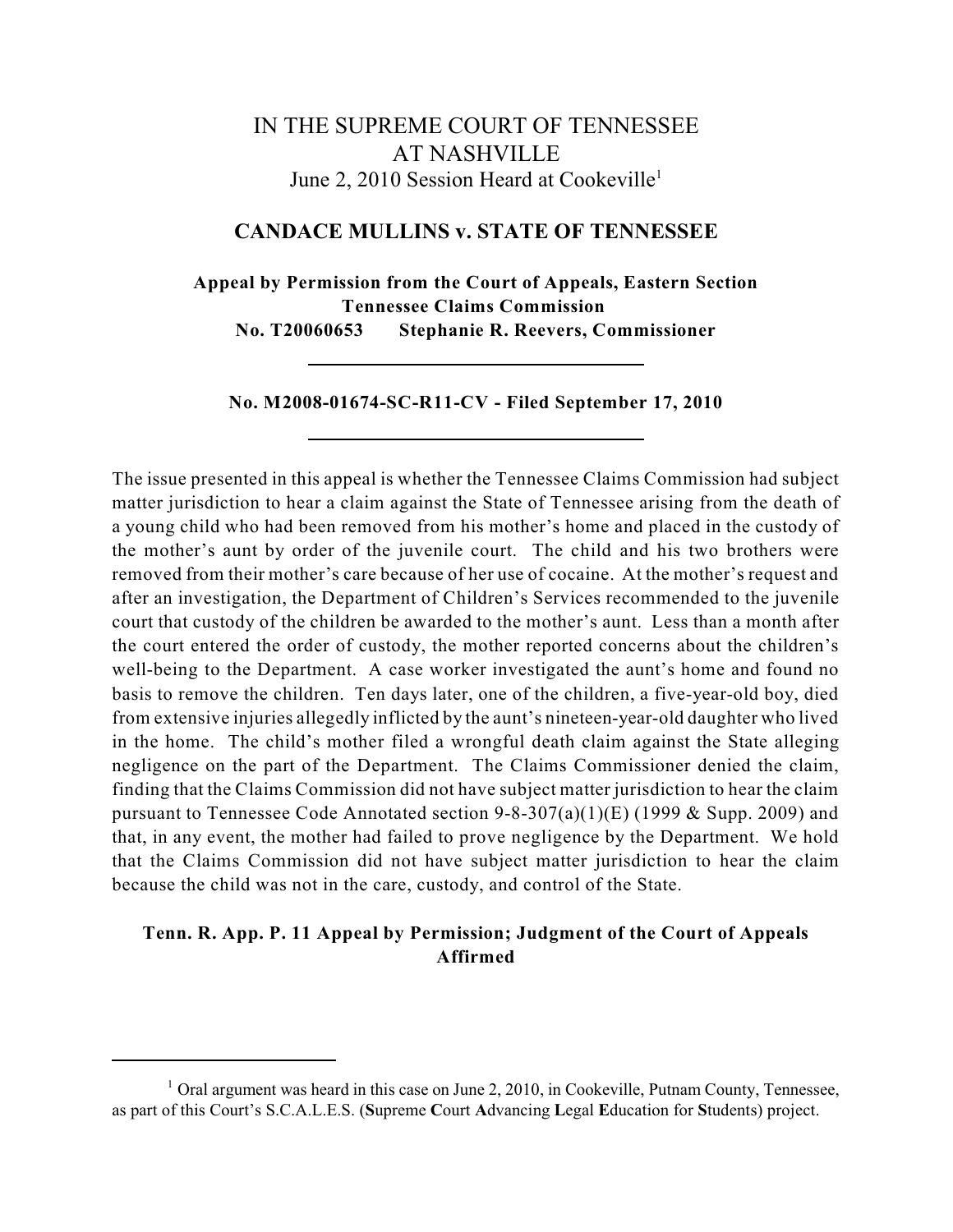SHARON G. LEE, J., delivered the opinion of the Court, in which JANICE M. HOLDER, C.J., CORNELIA A. CLARK, GARY R. WADE, and WILLIAM C. KOCH, JR., JJ., joined.

Phillip L. Davidson, Nashville, Tennessee, for the appellant, Candace Mullins.

Robert E. Cooper, Jr., Attorney General and Reporter; Michael E. Moore, Solicitor General; and P. Robin Dixon, Jr., Assistant Attorney General, Nashville, Tennessee, for the appellee, State of Tennessee.

#### **OPINION**

### **I. Factual and Procedural Background**

This case arises from the death of five-year-old Carlyle Mullins, the son of Candace Mullins. Carlyle and his two brothers were removed from their mother's care after the Tennessee Department of Children's Services ("DCS" or "the Department") investigated a referral that the mother and her newborn son had tested positive for cocaine.<sup>2</sup> After the children were removed from their mother's home, DCS conducted a team decision meeting to consider temporary placement of the children. Among those present at the April 19, 2005, meeting were Ms. Mullins; Lolitha Crook and her husband; Mrs. Crook's nineteen-year-old daughter, Latara Williams; the father of one of Carlyle's brothers; and several DCS employees, including the case manager, Stephanie Hall. At this meeting, Ms. Mullins requested that custody of her sons be placed with her aunt, Mrs. Crook. No one at this meeting raised any questions or concerns about the suitability of Mrs. Crook or her daughter, Ms. Williams.

Before DCS made its recommendation to the Juvenile Court for Davidson County regarding placement of the children, Sue Burfield, a DCS supervising case manager, performed a criminal background check, sex offender registry review, and search of the

 $2$  At the time of the children's removal, Ms. Mullins admitted to using more than a gram of cocaine a week and drinking twenty-two ounces of beer several times a week. The propriety of the children's removal from their mother's home is not at issue. The record does not include any juvenile court records regarding the removal. We note that Tennessee Code Annotated section 37-1-113(a)(3) (2005) authorizes a child to be taken into custody by a social worker of the department of human services if there are reasonable grounds to believe: (1) that the child is neglected, dependent, or abused; (2) that the child's detention is required because the child is subject to an immediate threat to the child's health or safety to the extent that delay for a hearing would be likely to result in severe or irreparable harm; and (3) that there is no less drastic alternative to removal of the child from the custody of the child's parent available that would reasonably and adequately protect the child's health or safety. See also Tenn.Code Ann. § 37-1-114 (2005).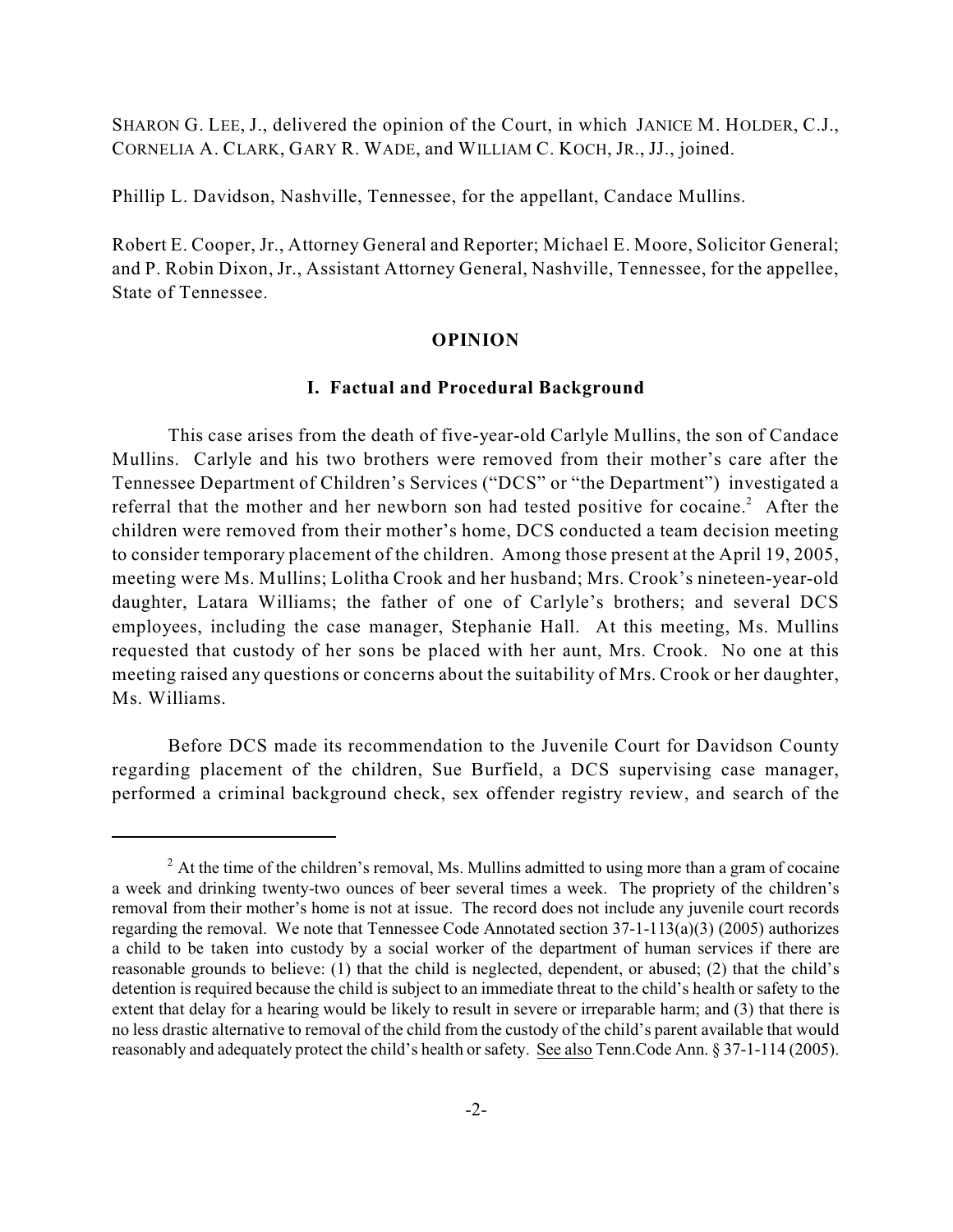pertinent Tennessee child and family computer database systems to ensure that placement with the Crook family was appropriate. Additionally, a representative or representatives of Child Protective Services went to the Crook home to investigate its suitability. After completing these procedures, DCS concurred with Ms. Mullins' request and recommended to the juvenile court that the children be placed in the temporary custody of Mrs. Crook.

On April 20, 2005, the juvenile court awarded temporary custody to Mrs. Crook of the three children, ages six, five, and one month. After the court placed the children with Mrs. Crook, DCS closed its case files on the children. Ms. Burfield testified that when DCS closes a case and no longer retains custody of a minor who has been placed with a family member by juvenile court order, DCS has no duty to supervise the home environment of such a placement.

Less than a month later on May 17, 2005, Ms. Mullins called Ms. Hall with multiple concerns about the care and home environment of the children. Ms. Mullins reported that Mrs. Crook was away from the home as many as twelve hours per day and that Ms. Williams was caring for the children in Mrs. Crook's absence. Ms. Mullins alleged that Ms. Williams was mentally incapable of taking care of three young children, that she had been in special education classes, and that she had once set fire to the Crooks' kitchen. Additionally, Ms. Mullins reported that Carlyle had suffered a burn injury at the Crook home and that she had been unable to determine the cause of the burn. Ms. Hall instructed Ms. Mullins to make an official referral to DCS, which Ms. Mullins promptly did. Upon receiving the referral, Ms. Hall went to the Crook home the same day to investigate Ms. Mullins' concerns. When Ms. Hall arrived at the home, she interviewed Carlyle separately and observed his body from the waist up. She saw scars that she described as "very old" and "very, very faint" and a mark on his back that looked like a bite mark. She also observed a burn mark on Carlyle's arm. When Ms. Hall asked Carlyle how he got the burn, he told her that he had accidentally bumped into a hot iron in his closet. Ms. Hall looked in the closet and found an iron on a shelf at the level of the burn mark.

As to the scars and bite marks on Carlyle, Ms. Hall testified at trial that she recalled asking Carlyle how he got the scars and bite marks, but admitted that she made no documentation or evidence of this inquiry in any report. She did not testify as to Carlyle's response to her inquiry. She did not take any photographs or make any written notations of the marks on his body. Ms. Hall testified that Mrs. Crook told her that the marks, other than the burn, were present on Carlyle's body when he arrived at her house. Ms. Hall was aware that DCS had received an earlier referral in 2002 regarding Carlyle and his brother that involved cigarette burns, bruises, and bites, based on information available through the State's TennKids computer database.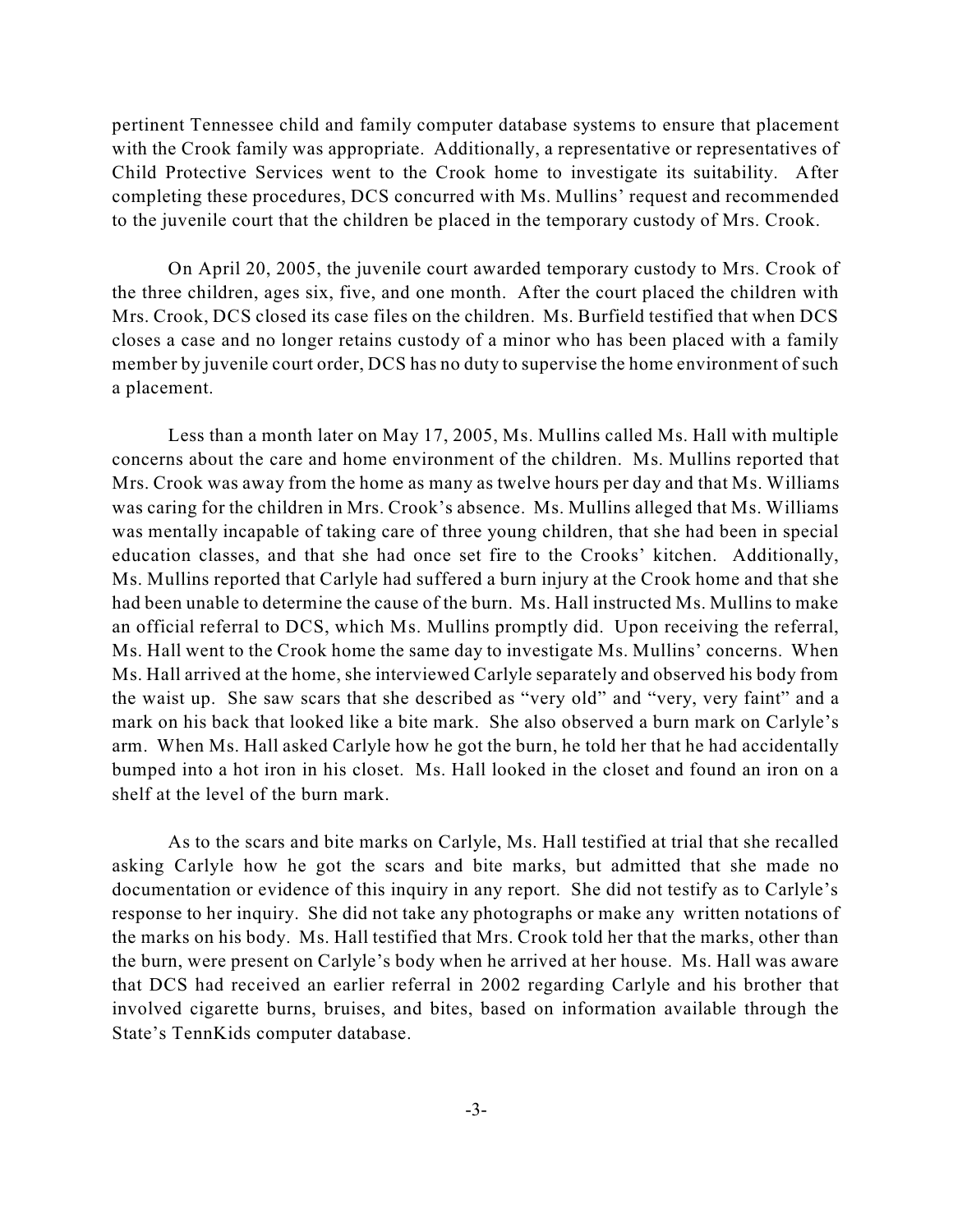Ms. Hall told DCS's Internal Affairs Division that Carlyle answered all of her questions and did not seem to be fearful during her investigative visit. She observed that Carlyle's demeanor was "happy," that "he walked fine," and that there was no immediate danger to Carlyle during her visit. Ms. Hall made a basic visual inspection of Carlyle's younger brother but not his older brother. She did not separately interview either Carlyle's older brother or Ms. Williams.

Ms. Hall testified that when Ms. Mullins called in the referral, she did not allege that Ms. Williams was abusing Carlyle. During the investigative visit, Mrs. Crook denied to Ms. Hall that Ms. Williams had been in special education classes and asserted that Ms. Williams was a CPR-certified lifeguard and that the kitchen fire had been an accident. Ms. Hall admitted that Ms. Williams appeared to her to be "mentally delayed."

Based on her observations during the investigative visit and Carlyle's non-disclosure of abuse, Ms. Hall concluded that the allegations regarding the burn were unfounded and that there was no evidence that Carlyle was being neglected or abused or in immediate risk of harm. DCS closed the investigation on May 17, 2005.

Unfortunately, nine days later on May 26, 2005, Carlyle was admitted to Vanderbilt Children's Hospital suffering from serious injuries including a subdural hemorrhage with brain edema. He died the next day. The medical examiner determined the cause of death to be inflicted head trauma and the manner of death to be homicide. Ms. Williams was subsequently arrested and charged with first degree murder and aggravated child abuse.<sup>3</sup>

Ms. Mullins filed a claim in the Tennessee Claims Commission against the State of Tennessee alleging that DCS had been negligent in its care, custody, and control of Carlyle by: (1) failing to conduct an adequate investigation of the Crooks' home environment before recommending his placement there; (2) failing to maintain supervisory control over Mrs. Crook and her home with respect to Carlyle's care; (3) failing to properly ensure Carlyle was not subjected to abuse by parties living in the Crook home; (4) failing to protect Carlyle by removing him from the Crook home when DCS was notified of possible danger and abuse by Ms. Mullins' referral; and (5) failing to adequately investigate the cause of Carlyle's burn injury. Ms. Mullins asserted that if Ms. Hall had conducted an adequate investigation of the referral allegations, Carlyle would have been removed from the Crook home and protected from abuse.

Following a plenary trial, the Claims Commissioner dismissed the claim. The Commissioner ruled that Ms. Mullins had failed to prove that DCS had acted negligently in

<sup>&</sup>lt;sup>3</sup> The record on appeal does not reveal the outcome of these charges.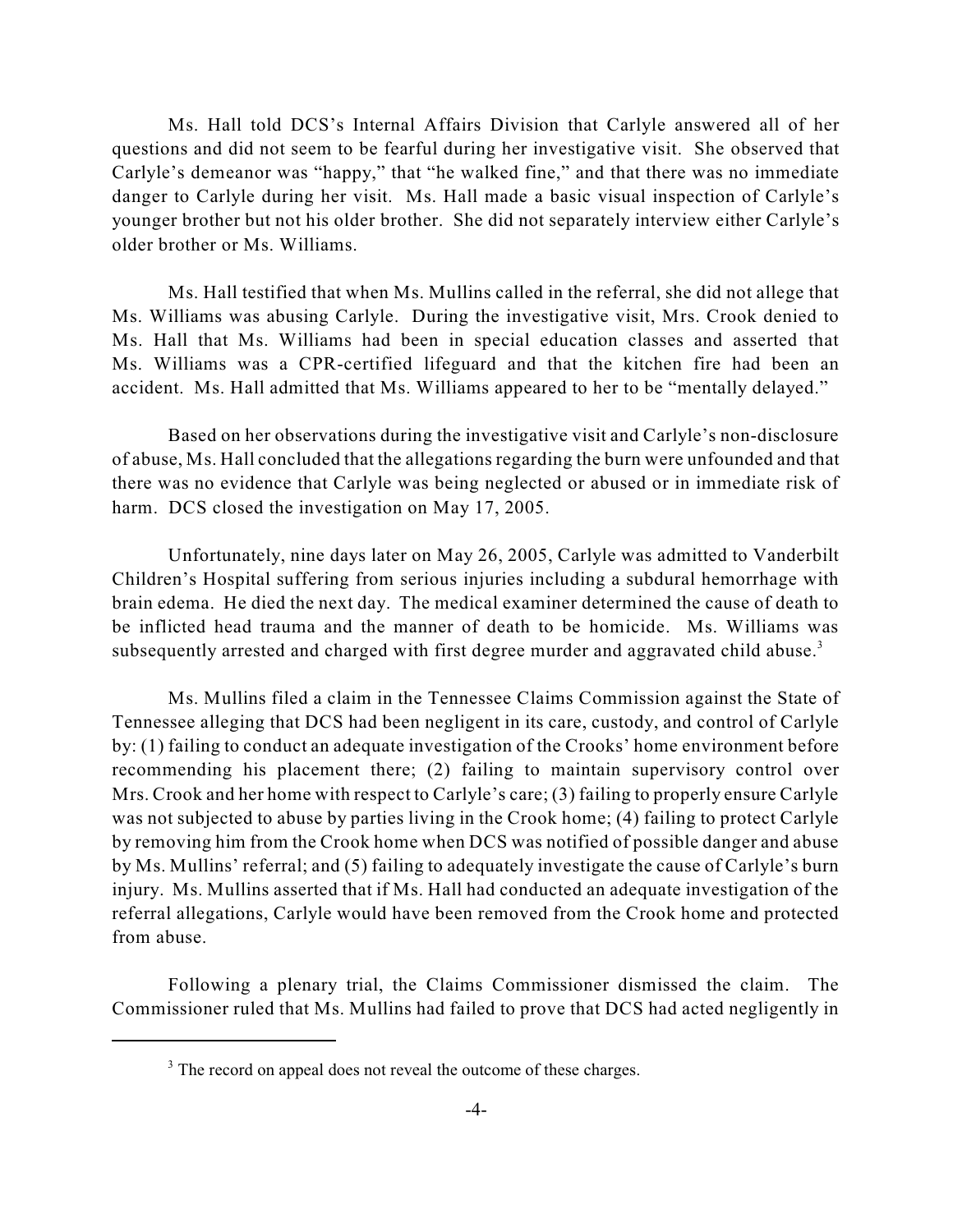recommending to the juvenile court that temporary custody of Carlyle be awarded to Mrs. Crook; that the Claims Commission lacked jurisdiction over the claim because Carlyle was not in the care, custody, and control of DCS at the time of the alleged failure to properly investigate the referral of abuse and remove the child from the home; and that even if the Claims Commission had subject matter jurisdiction, Ms. Mullins had failed to prove that the alleged negligence of DCS was the cause of Carlyle's death.

Ms. Mullins appealed. The Court of Appeals ruled that the Claims Commission had jurisdiction to hear Ms. Mullins' claim relative to Carlyle's placement with Mrs. Crook, because at that time, DCS had custody and control of Carlyle and concurrent responsibility for his care, but that DCS was entitled to quasi-judicial immunity regarding its investigation of the suitability of Mrs. Crook and her home and its recommendation to the juvenile court. Mullins v. State, No. M2008-01674-COA-R3-CV, 2009 WL 1372209, at \*9 (Tenn. Ct. App. May 15, 2009).<sup>4</sup> The Court of Appeals further held that the Claims Commission did not have jurisdiction to hear claims alleging negligence by DCS that occurred after the juvenile court's order granting custody to Mrs. Crook and the placement of the children in her home, because at those times DCS did not have care, custody, and control of the children. We granted Ms. Mullins' application for permission to appeal.

#### **II. Analysis**

The issue we address in this appeal is whether the Tennessee Claims Commission had subject matter jurisdiction to hear a claim for negligence against the State which arose after a child who had been removed from his mother's care was placed in the temporary custody of a third party by court order. The jurisdiction of the Claims Commission is a question of law that we review de novo with no presumption of correctness. Stewart v. State, 33 S.W.3d 785, 791 (Tenn. 2000); Northland Ins. Co. v. State, 33 S.W.3d 727, 729 (Tenn. 2000).

It has long been well-established that the State of Tennessee, as a sovereign, is immune from lawsuits "'except as it consents to be sued.'" Stewart, 33 S.W.3d at 790 (quoting Brewington v. Brewington, 387 S.W.2d 777, 779 (Tenn. 1965)). The doctrine of sovereign immunity "'has been a part of the common law of Tennessee for more than a century.'" Id. (quoting Hawks v. City of Westmoreland, 960 S.W.2d 10, 14 (Tenn. 1997)). The rule of sovereignty is both constitutional and statutory. Article I, section 17 of the Tennessee Constitution provides that "[s]uits may be brought against the State in

<sup>&</sup>lt;sup>4</sup> The issue of the correctness of this ruling has not been raised by Ms. Mullins. Consequently, we express no opinion regarding the correctness of the Court of Appeals' ruling on DCS's quasi-judicial immunity, which is not before us on this appeal. See Tenn. R. App. P. 13(b).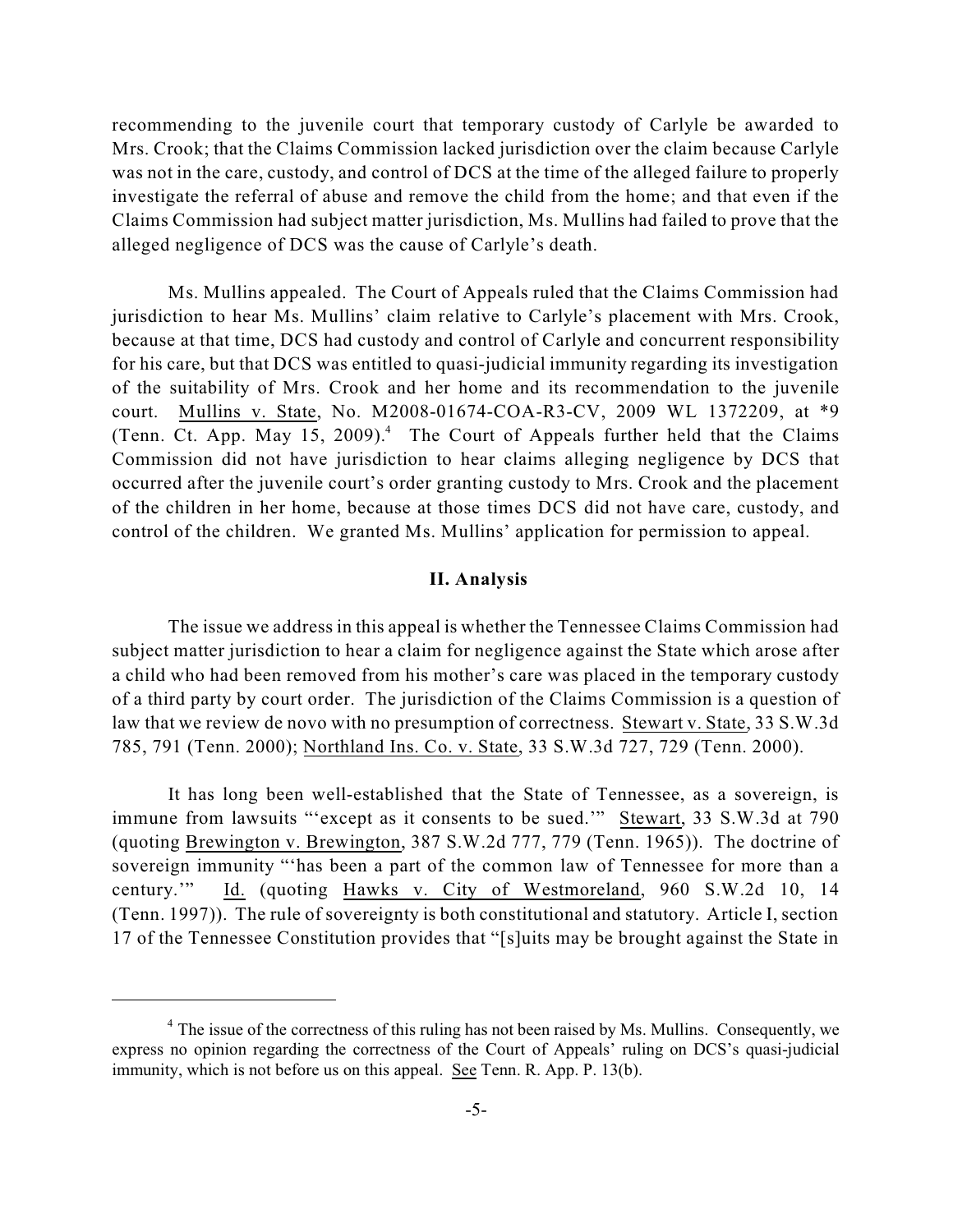such manner and in such courts as the Legislature may by law direct." Tennessee Code Annotated section 20-13-102(a) (2009) provides that

[n]o court in the state shall have any power, jurisdiction or authority to entertain any suit against the state, or against any officer of the state acting by authority of the state, with a view to reach the state, its treasury, funds or property, and all such suits shall be dismissed as to the state . . . .

Exercising its constitutional prerogative to allow suits against the State, the General Assembly in 1984 enacted a comprehensive procedure for the filing, prosecution, and disposition of monetary claims against the State. As a part of this statutory scheme, the Tennessee Claims Commission, consisting of one commissioner from each grand division of the State, was created to hear and determine claims against the State. See Act of May 24, 1984, ch. 972, §§ 1, 5(a), 1984 Tenn. Pub. Acts 1026, 1027-28 (codified at Tenn. Code Ann. § 9-8-301(a), -305(1) (Supp. 1984)).

The Claims Commission and its commissioners have exclusive jurisdiction to adjudicate all monetary claims against the State which fall within certain specified categories as defined by the statute. Id. §§ 5(a), 8(a), 1984 Tenn. Pub. Acts at 1028-30 (codified at Tenn. Code Ann. §§ 9-8-305(1), -307(a)); Conley v. State, 141 S.W.3d 591, 597 (Tenn. 2004); see also Tenn. Code Ann. § 20-13-102(a). The legislature did not remove immunity for all claims against the State, but only those claims specified in section 9-8- 307(a). It follows then that the Claims Commission lacks subject matter jurisdiction and has no authority to hear any claims that fall outside the categories enumerated in section 9-8-307(a). Stewart, 33 S.W.3d at 790.

The legislature made its intent clear in the 1985 amendment to the Act by stating: "[i]t is the intent of the general assembly that the jurisdiction of the claims commission be liberally construed to implement the remedial purposes of this legislation." Act of March 25, 1985, ch. 105, § 1, 1985 Tenn. Pub. Acts 154, 154 (codified at Tenn. Code Ann. § 9-8-307(a) (Supp. 1985)); see also Hembree v. State, 925 S.W.2d 513, 516 (Tenn. 1996). This is contrary to the general rule that statutes permitting lawsuits against the State "are in derogation of the state's inherent exemption from suit and must be strictly construed." Beare Co. v. Olsen, 711 S.W.2d 603, 605 (Tenn. 1986); see State ex rel. Allen v. Cook, 106 S.W.2d 858, 860-61 (Tenn. 1937).

In Stewart, we observed that courts should defer to the expressed intention of the legislature that a waiver of sovereign immunity be liberally construed "in cases where the statutory language legitimately admits of various interpretations," but also cautioned that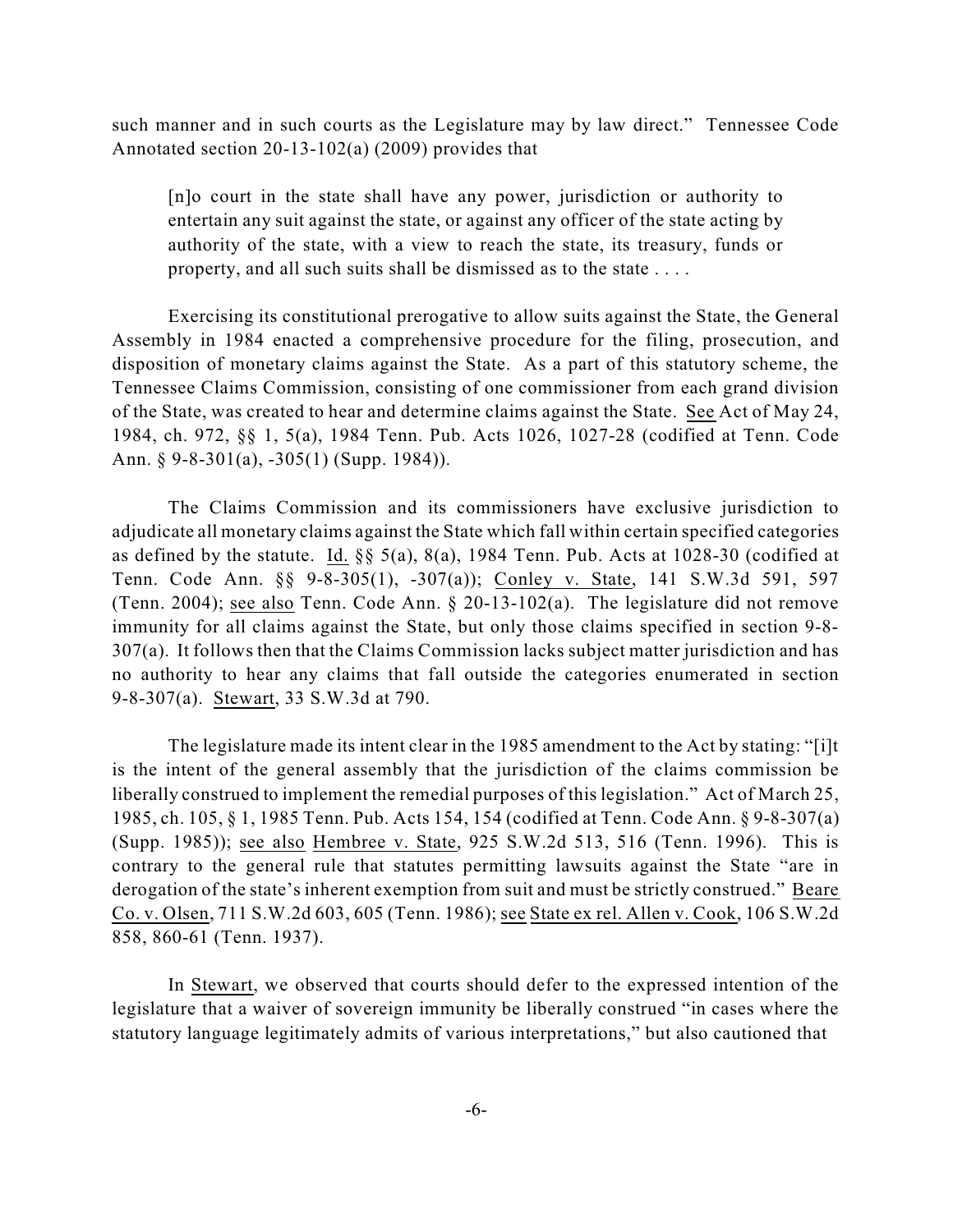[a] policy of liberal construction of statutes, however, only requires this Court to give "the most favorable view in support of the petitioner's claim," Brady v. Reed, 186 Tenn. 556, 563, 212 S.W.2d 378, 381 (1948), and such a policy "does not authorize the amendment, alteration or extension of its provisions beyond [the statute's] obvious meaning." Pollard v. Knox County, 886 S.W.2d 759, 760 (Tenn. 1994). Moreover, "[w]here a right of action is dependent upon the provisions of a statute . . . we are not privileged to create such a right under the guise of a liberal interpretation of it." Hamby v. McDaniel, 559 S.W.2d 774, 777 (Tenn. 1977).

33 S.W.3d at 791 (alterations in original). Similarly, in Northland Insurance Co., this Court, recognizing "the principle that a waiver of sovereign immunity must be clear and unmistakable," observed that "[a] liberal construction of an existing category . . . is a different proposition than a construction creating a *new* category." 33 S.W.3d at 728, 730.

The question before us is whether the claim brought by Ms. Mullins falls within one of the categories set forth in section 9-8-307(a). The categories which the Claims Commission or each commissioner has exclusive jurisdiction to hear are:

(A) The negligent operation or maintenance of any motor vehicle or any other land, air, or sea conveyance . . . ;

(B) Nuisances created or maintained;

(C) Negligently created or maintained dangerous conditions on state controlled real property . . . ;

(D) Legal or medical malpractice by a state employee . . . ;

(E) Negligent care, custody and control of persons;

(F) Negligent care, custody or control of personal property;

(G) Negligent care, custody or control of animals . . . ;

(H) Negligent construction of state sidewalks and buildings;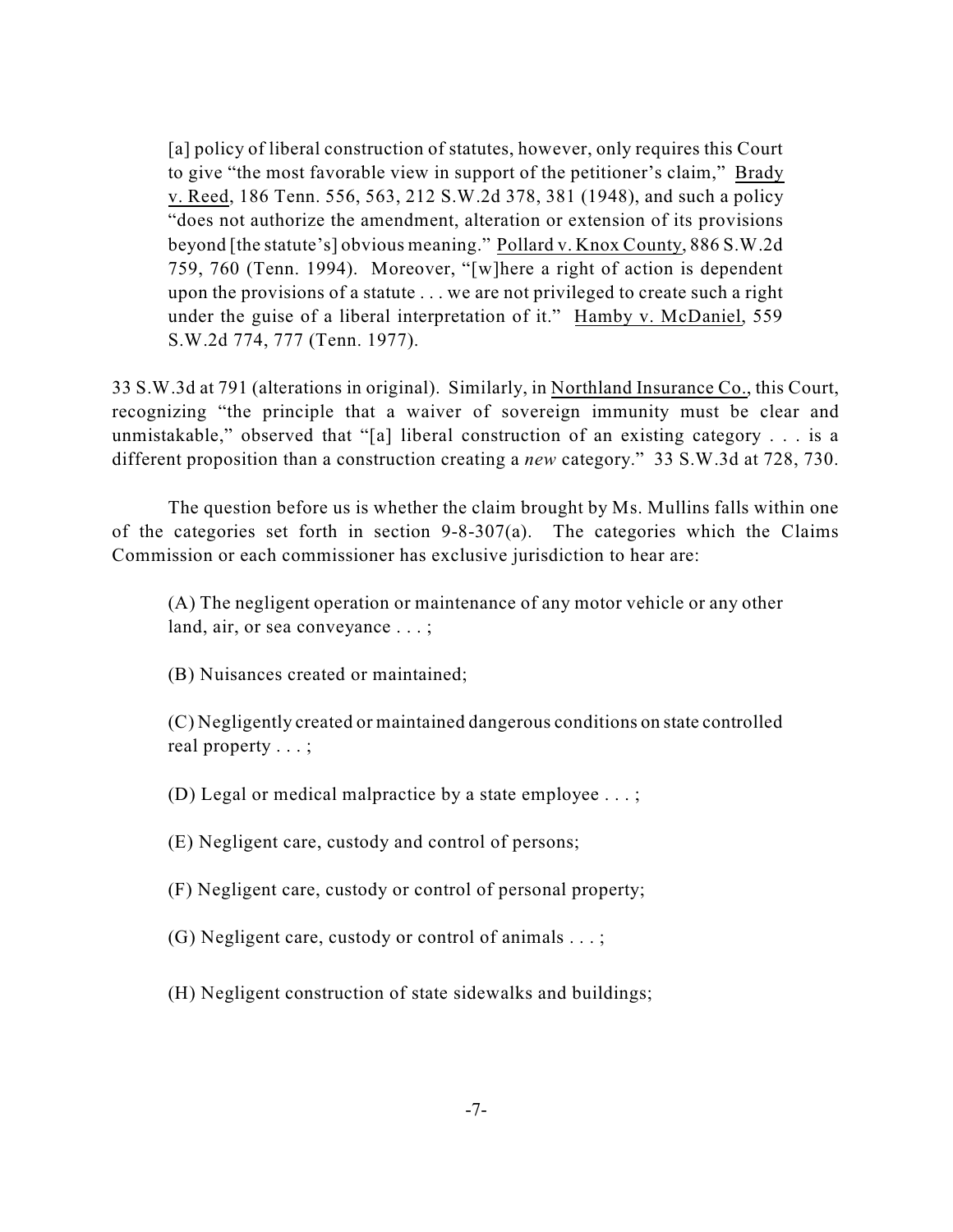(I) Negligence in planning and programming for, inspection of, design of, preparation of plans for, approval of plans for, and construction of, public roads, streets, highways, or bridges and similar structures, and negligence in maintenance of highways, and bridges and similar structures ...;

(J) Dangerous conditions on state maintained highways . . . ;

(K) Workers' compensation claims by state employees . . . ;

. . . .

(L) Actions for breach of a written contract between the claimant and the state . . . ;

(M) Negligent operation of machinery or equipment;

(N) Negligent deprivation of statutory rights created under Tennessee law, except for actions arising out of claims over which the civil service commission has jurisdiction . . . ;

(O) Claims for the recovery of taxes collected or administered by the state . . . ;

(P) Claims for the loss, damage or destruction of the personal property of state employees based on § 9-8-111;

(Q)(i) Claims for injuries incurred by persons where such injury occurred while the person was a passenger in a motor vehicle operated by a state employee while such employee was acting within the scope of employment. . . .

(R) Claims for libel and/or slander . . . ;

 $(S)(i)$  Claims for compensation filed under the Criminal Injuries Compensation  $Act \ldots$ .

. . . .

(T) Actions based on § 69-1-201;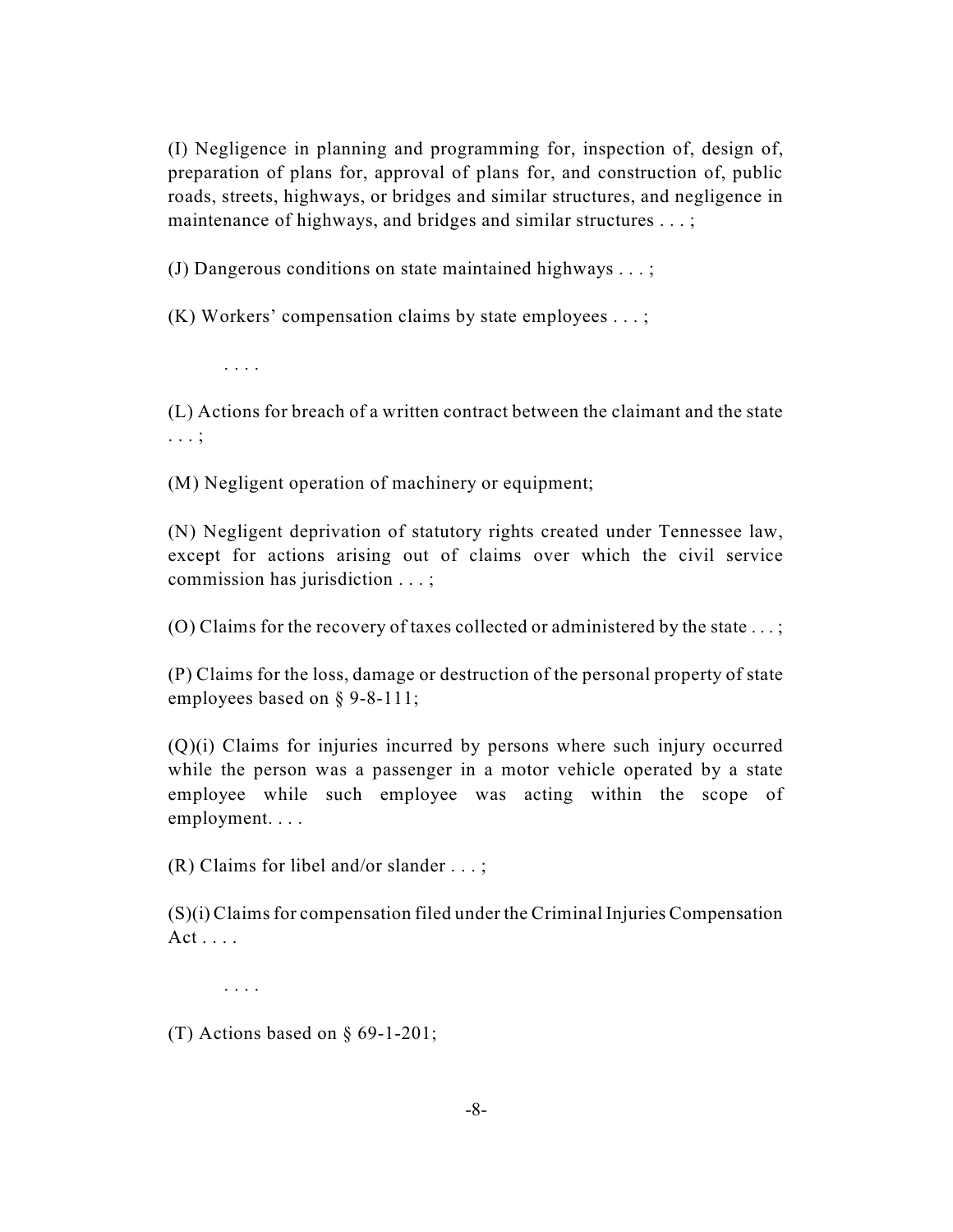(U) Actions based on violations of the requirements of procurement of commodities or services . . . ; and

(V) Unconstitutional taking of private property[.]

Tenn. Code Ann. § 9-8-307 (a)(1).

Ms. Mullins relies on category  $(E)$  of section 9-8-307(a)(1), which authorizes claims against the State for the "[n]egligent care, custody and control of persons." The State asserts this section is not applicable because DCS did not have care, custody, and control of Carlyle after the juvenile court granted Mrs. Crook temporary custody and placed him under her care and in her home.

From April 20, 2005, until his death, Carlyle was in the legal and physical custody of Mrs. Crook by order of the Davidson County Juvenile Court. The State did not have legal or physical custody of Carlyle when Ms. Hall investigated the allegations of Ms. Mullins' referral and during the days leading up to the death of the child. The concept of "custody" is closely intertwined with the concepts of responsibility for "care" and "control." Our legislature has defined "custody" as meaning "the control of actual physical care of the child and includes the right and responsibility to provide for the physical, mental, moral and emotional well-being of the child." Tenn. Code Ann. § 37-1-102(b)(8) (2005 & Supp. 2009). Furthermore, Tennessee Code Annotated section 37-1-140(a) (2005) provides for the following rights and attendant responsibilities of a legal custodian:

A custodian to whom legal custody has been given by the court under this part has the right to the physical custody of the child, the right to determine the nature of the care and treatment of the child, including ordinary medical care and the right and duty to provide for the care, protection, training and education, and the physical, mental and moral welfare of the child, subject to the conditions and limitations of the order and to the remaining rights and duties of the child's parents or guardian.

Mrs. Crook – not the State of Tennessee – had custody of the child and was responsible for his physical care. Therefore, Ms. Mullins' claim does not fall within the scope of the literal meaning of the words enacted in section  $9-8-307(a)(1)(E)$ , which requires that the conduct complained of arise out of the "[n]egligent care, custody and control of persons." This conclusion, while significant, is nonetheless not entirely determinative, as further discussed below.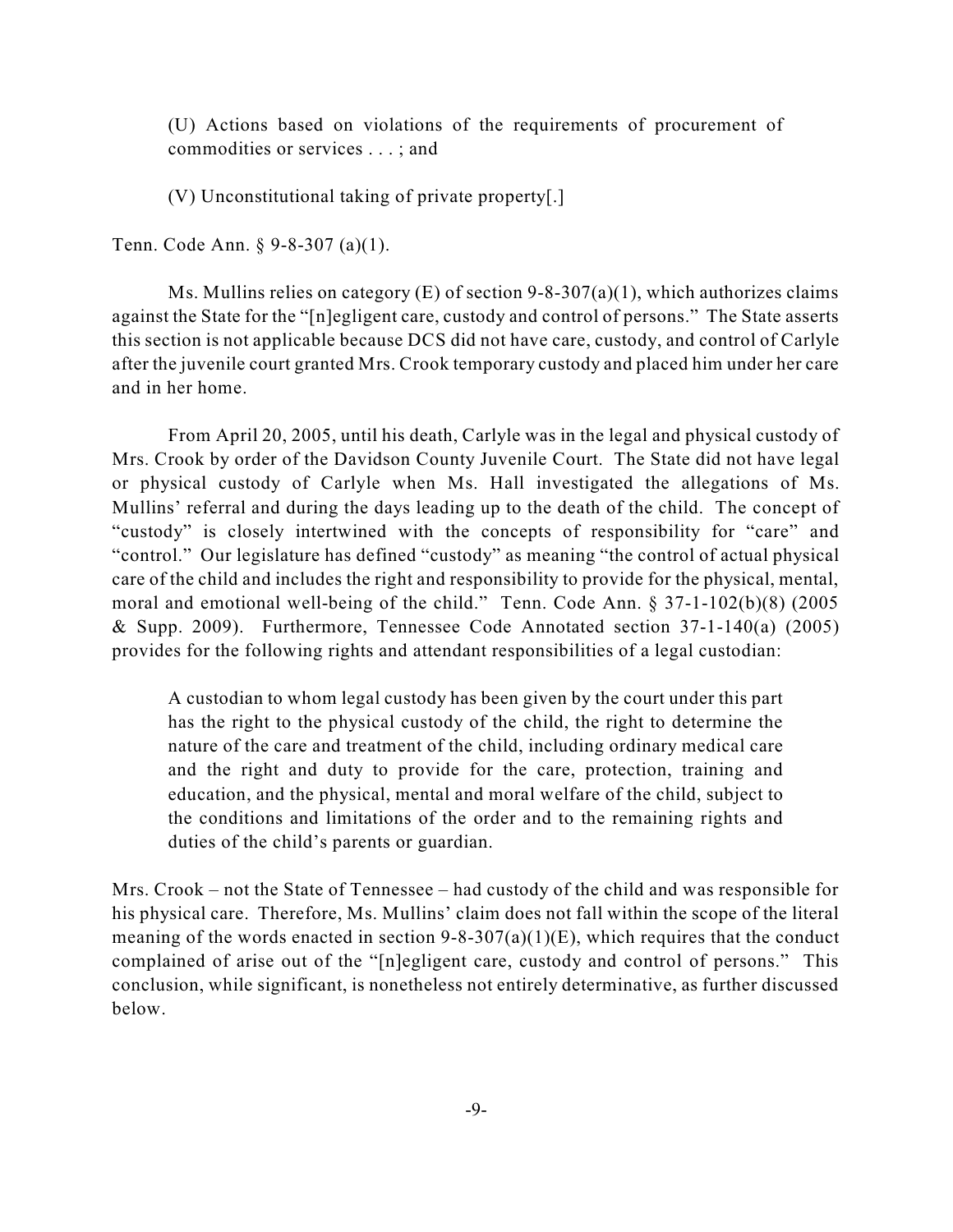This Court has considered and interpreted section  $9-8-307(a)(1)(E)$  on three prior occasions. In Hembree v. State, 925 S.W.2d 513 (Tenn. 1996), we held that the Claims Commission had jurisdiction over a claim that the State negligently released a patient from a mental health institution who killed two people and seriously wounded two others following his release. The Hembree Court observed that "[t]he state is responsible for the proper care and control of patients within its mental health facilities" and held that the State's responsibility extends to the decision to release a mental health patient into the community; such a decision, "if negligently made, may expose the State to liability." Id. at 517. We emphasized that the patient was clearly within the care, custody, and control of the State when the release decision was made and held that "physical confinement in the literal sense is not a prerequisite under  $\S 9-8-307(a)(1)(E)$ ." Id. at 518.

Four years later, we held in Stewart that the Claims Commission lacked jurisdiction where the claimant alleged that a state highway patrol officer negligently failed to supervise and control county police authorities at a traffic accident and arrest scene, resulting in the claimant being hit by a truck. 33 S.W.3d at 794. We found that the claim did not arise from the care, custody, *or* control of the county deputies, including the claimant, who was a volunteer deputy. Id. at 792. Following the legislative mandate to liberally construe the jurisdiction of the commission to implement the remedial purposes of the act, we interpreted section 9-8-307(a)(1)(E) in the disjunctive rather than the conjunctive, stating that "it is difficult to conceive that the legislature intended to deny jurisdiction in cases where negligent control of a person by a state employee resulted in injury, even though the injured person was not actually within the care or custody of the state employee." Id. We concluded that pursuant to section  $9-8-307(a)(1)(E)$  the Claims Commission had jurisdiction to hear a claim against the State where the state employee alleged to be negligent had a "legal duty to control . . . irrespective of whether he had actual care and custody . . . if he was negligent in the fulfillment of that duty." Id. Our review of the facts and pertinent authorities in Stewart led us to conclude as a matter of law that the state trooper "neither possessed nor assumed a legal duty to control local police authorities at the arrest scene." Id. at 794.

Four years after Stewart, in Conley v. State, 141 S.W.3d 591 (Tenn. 2004), we determined that the Claims Commission did not have jurisdiction over a claim for negligent administration of pre-admission screening of a nursing home patient, where the patient subsequently attacked and severely injured another resident of the nursing home. We observed that "[u]nlike Hembree, there has been no showing that the State had 'care, custody or control' under the facts of this case." Id. at 599. We further stated in Conley that there was "no assertion that the State's limited involvement imposed a duty to control the actions of [the attacker] after he was placed in the nursing facility." Id.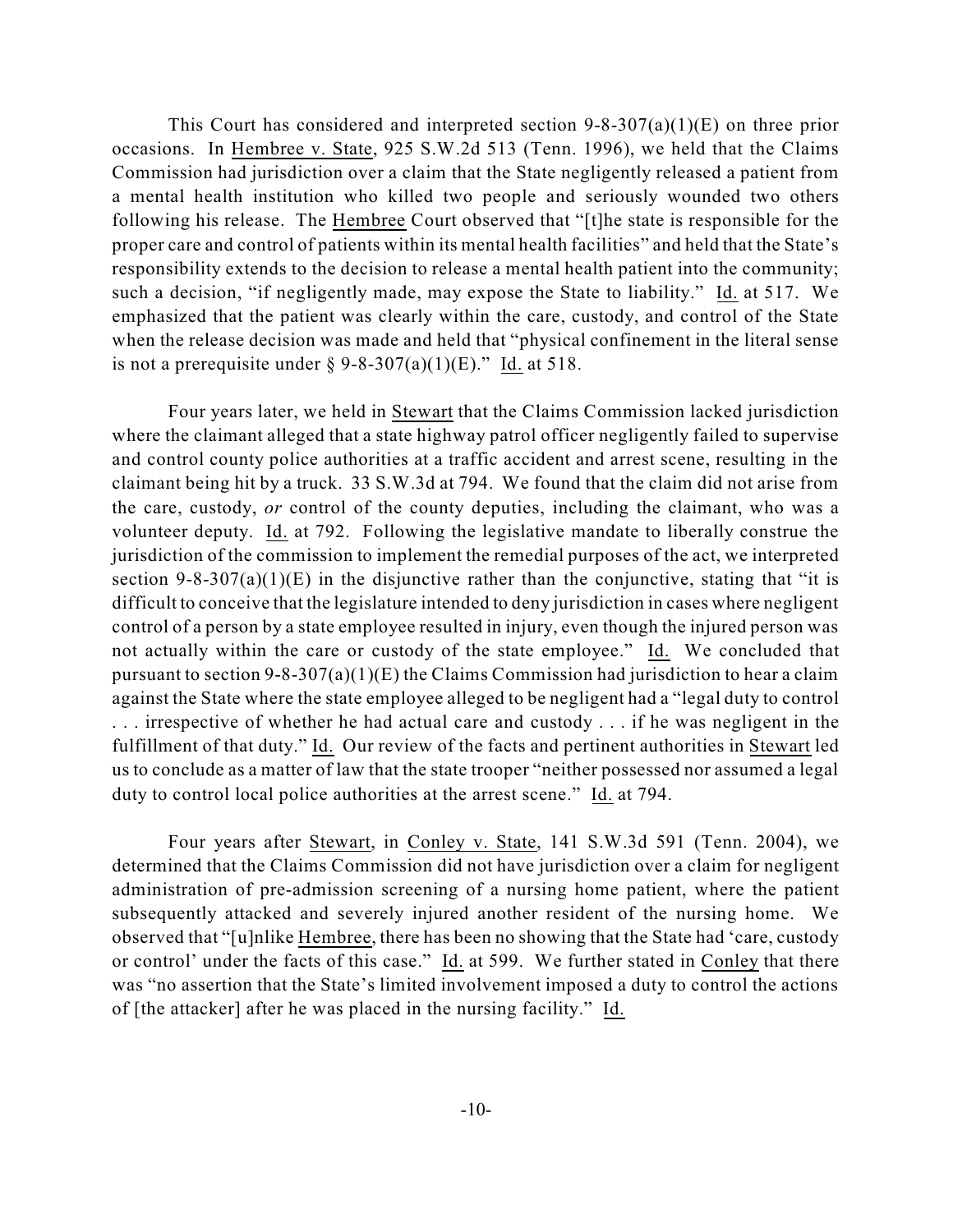Ms. Mullins argues that based upon the Stewart Court's interpretation of section 9-8-  $307(a)(1)(E)$  in the disjunctive, and our recognition that the State may be potentially liable for a state employee's negligent fulfillment or discharge of a legal duty to control a person, the Claims Commission had jurisdiction. Stewart, however, is unavailing to Ms. Mullins. The State did not have care, custody, or control of Carlyle after the juvenile court awarded custody of him to Mrs. Crook – at this point, Mrs. Crook was the only one who had custody of Carlyle and thus the responsibility and obligation to provide care for him and control over him. The State had no legal duty to control Carlyle once he was no longer in DCS's custody pursuant to the juvenile court order.

Ms. Mullins argues that DCS was subject to a statutory duty to investigate referrals alleging threats of abuse or danger to a child, and that Ms. Hall assumed a duty to protect Carlyle when she went to the Crook home to investigate the referral. This argument has been made in two previous cases against DCS after our decision in Stewart. In both of these cases, the Court of Appeals correctly held that the Claims Commission did not have jurisdiction of a claim for negligent investigation of a referral for possible child abuse. See Holloway v. State, No. W2005-01520-COA-R3-CV, 2006 WL 265101, at \*4 (Tenn. Ct. App. Feb. 3, 2006), <u>perm. app. granted</u> (Tenn. Aug. 21, 2006);<sup>5</sup> Draper v. State, No. E2002-02722-COA-R3-CV, 2003 WL 22092544, at \*3 (Tenn. Ct. App. Sept. 4, 2003). As in the case before us, the plaintiffs in Draper and Holloway alleged that the Claims Commission had jurisdiction to hear their claims because DCS had a duty to take their children into custody and negligently failed to do so. In both instances, however, the Court of Appeals found that DCS's negligent failure to take a child into custody did not confer jurisdiction under the terms of the statute. Holloway, 2006 WL 265101, at \*4; Draper, 2003 WL 22092544, at \*2. Holloway and Draper were correctly decided, and, therefore, the Claims Commission properly rejected Ms. Mullins' assertion of jurisdiction.

Ms. Mullins argues that two statutes create a duty on the part of DCS to provide for the "control" of a child who is the subject of a referral and subsequent investigation. First, Ms. Mullins points to Tennessee Code Annotated section 37-1-406 (2005 & Supp. 2009), which requires DCS to "make a thorough investigation promptly after receiving either an oral or written report of harm," mandates that "[i]f it appears that the immediate safety or well being of a child is endangered, . . . or that the facts otherwise warrant, the department shall commence an investigation immediately," and prescribes the parameters of the required investigation. Secondly, Ms. Mullins relies on Tennessee Code Annotated section 37-1- 113(a)(3) (2005), which provides that a DCS social worker may take a child into custody if there are reasonable grounds to believe that the child is neglected, dependent or abused and

 $<sup>5</sup>$  The appeal to this Court in Holloway was voluntarily dismissed before it was heard.</sup>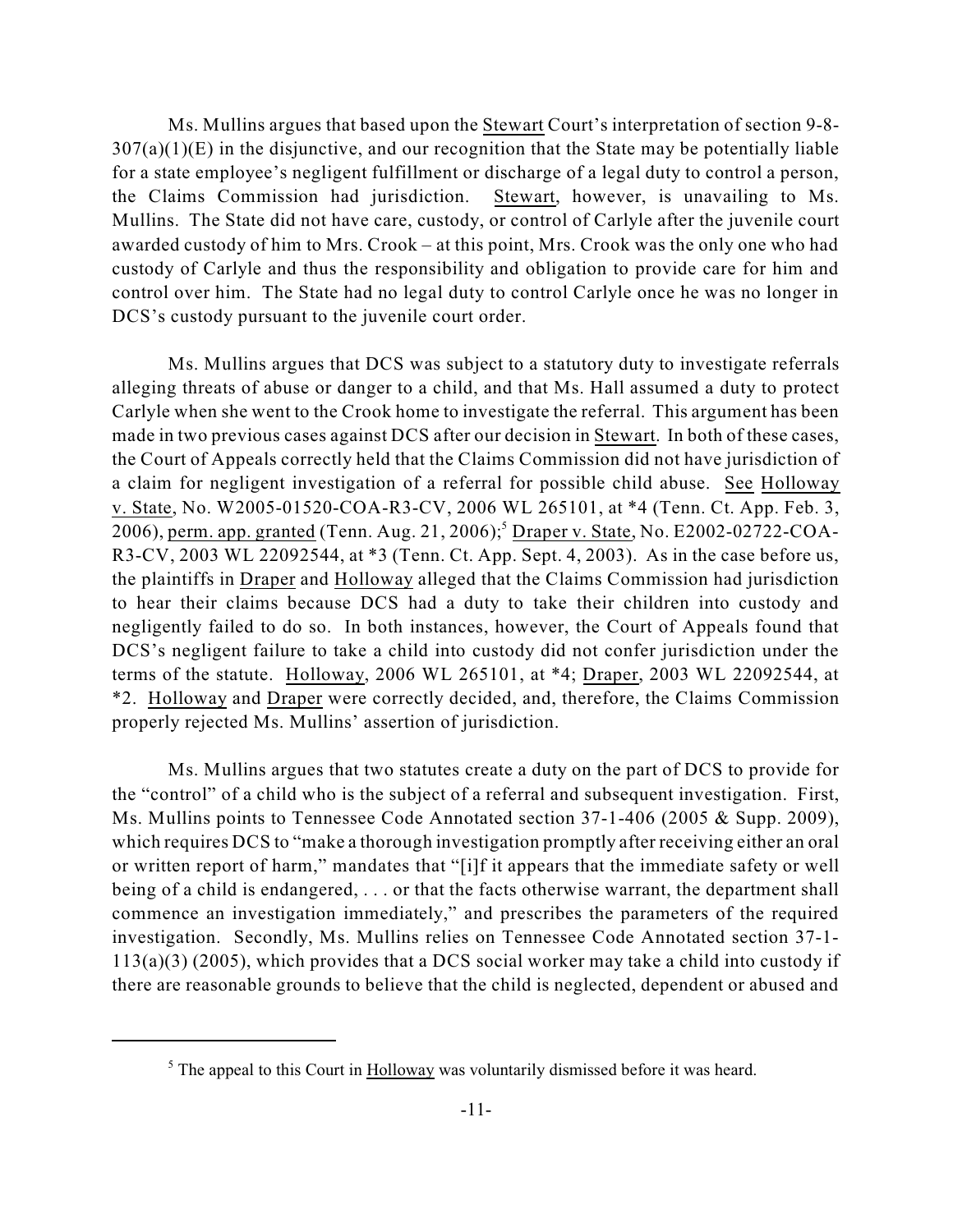subject to an immediate threat to the child's health or safety. See also Tenn. Code Ann. § 37-  $1-114(a)(2)$  (2005).

This argument fails because the legislature provided for a waiver of sovereign immunity for "[n]egligent deprivation of statutory rights created under Tennessee law" in subsection 9-8-307(a)(1)(N) by providing jurisdiction to the Claims Commission *only* when the claimant proves "that the general assembly expressly conferred a private right of action in favor of the claimant against the state for the state's violation of the particular statute's provisions." Id. The General Assembly has not expressly conferred a private right of action for the State's alleged violation of the statutory scheme requiring DCS to make a prompt investigation of referrals alleging child abuse or neglect.

In addition and alternatively, Ms. Mullins argues that Ms. Hall voluntarily assumed a duty to control Carlyle by noting Ms. Hall's testimony that when she arrived at the Crook home it was her responsibility to protect Carlyle Mullins from any condition there that was a danger to his safety; that when she came to the Crook home on the evening of May 17, 2005, she had every intention to protect Carlyle from harm; and that she had the authority with her supervisor's approval to remove him from the home if she determined that he was in danger. Ms. Hall testified that she did not take steps to remove Carlyle because she did not perceive anything that indicated that he was at immediate risk of harm or subject to child abuse, and because there was no allegation in the referral that Ms. Williams was abusing Carlyle.

We do not agree that, because Ms. Hall had the subjective intent to "protect" Carlyle during her investigation, she assumed a duty of control so as to trigger potential liability of the State for "[n]egligent care, custody and control of persons." Tenn. Code Ann. § 9-8-  $307(a)(1)(E)$ .

In determining whether the General Assembly intended to waive sovereign immunity for a claim against the State of Tennessee by providing jurisdiction to the Claims Commission, our primary focus must remain on the actual words chosen and enacted by the legislature. We are of the opinion that the claim presented here did not arise out of the care, custody, or control of a person by a state employee. The juvenile court placed primary responsibility for Carlyle's care, custody, and control with Mrs. Crook, and DCS closed its case file following the juvenile court's order. Ms. Mullins' claim is more appropriately characterized as one for negligent investigation, a category the legislature did not include in section 9-8-307. We are not at liberty to "legislate" an entirely new category of claims for which the Claims Commission has jurisdiction under the guise of liberally interpreting the "negligent care, custody and control" provision. See Northland Ins. Co., 33 S.W.3d at 730.